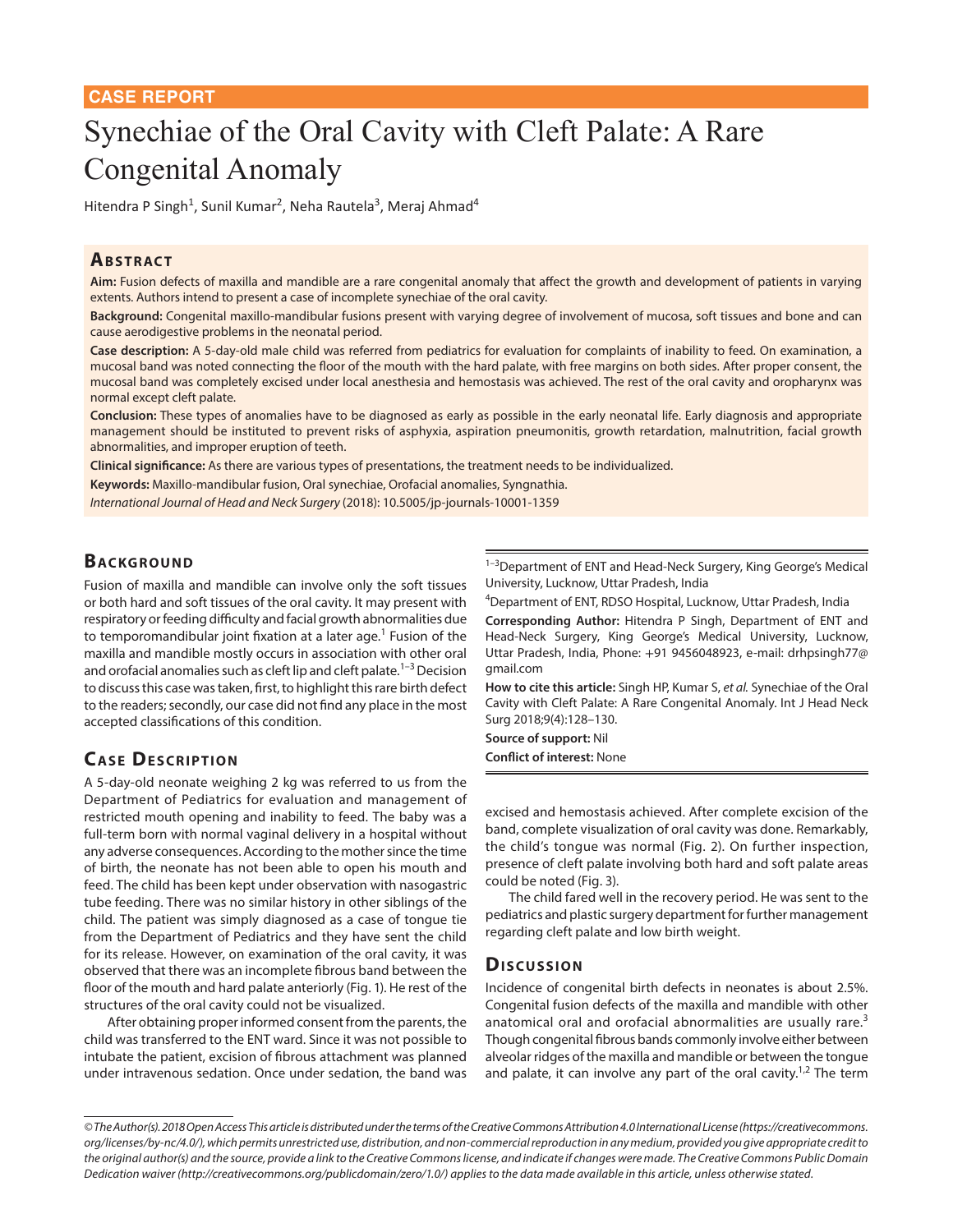

**Fig. 1:** Front view of the oral cavity showing incomplete congenital mucosal band (synechiae) between floor of mouth and palate



**Fig. 3:** Front view of the oral cavity after removal of mucosal band showing cleft palate

syngnathia denotes congenital fusion bands between maxilla and mandible and epithelium, connective tissue, muscle and bone all may be involved in the process.<sup>3</sup> It is known as synostosis when it comprises of bones and soft tissues or synechiae when there is only involvement of soft tissues. Bony maxilla–mandibular fusion is an extremely rare anomaly.

Two classification systems of such fusion have been proposed by Dawson and colleagues<sup>4</sup> and Laster and coworkers.<sup>5</sup> Dawson divided the cases of syngnathia into:

- Type I: Simple—with no other birth defects in head and neck;
- Type II: Complex—with two subtypes:
- Type IIa: Syngnathia with aglossia;
- Type IIb: Syngnathia with agenesis or hypoplasia of the proximal mandible.

Laster modified Dawson's classification system as:

- Type Ia: Simple anterior syngnathia characterized by bony fusion of the alveolar ridges and without other congenital deformities in head and neck
- Type Ib: Complex anterior syngnathia characterized by bony fusion of the alveolar ridges only and associated with other congenital deformities in head and neck



**Fig. 2:** Front view of the oral cavity after removal of mucosal band showing normal tongue

- Type IIa: Simple zygomaticomandibular syngnathia characterized by bony fusion of the mandible to the zygomatic complex, causing only mandibular micrognathia
- Type IIb: Complex zygomaticomandibular syngnathia characterized by bony fusion of the mandible to the zygomatic complex and associated with clefts or temporomandibular joint ankyloses.

However, both classification systems do not classify simple anterior incomplete synechiae with cleft palate into any type. A new system of classification which takes into consideration the fusion of soft tissues and bones separately along with the presence of other congenital orofacial anomalies should be devised.

Various causes have been considered as a reason for the syndrome; however, none has been proved. Some described the cause to include persistence of the buccopharyngeal membrane,<sup>6</sup> amniotic constriction bands in the region of the developing branchial arches, environmental insults, drugs such as large doses of vitamin A.<sup>7,8</sup>

A proper radiological investigation including high resolution CT scan can support the clinical recognition of this condition and its nature. Such congenital bands interfere with feeding, breathing, general health of the patient, growth and development, intubation for anesthesia and difficulty in breathing, aspiration pneumonitis and other problems.<sup>8</sup> Early intervention is needed to secure airway followed by management of feeding problems as delayed intervention in the case of maxillo-mandibular fusion can predispose the neonate to asphyxia, aspiration pneumonitis, malnutrition, growth retardation, poor growth of the facial skeleton, and poorly aligned dental eruption. However, treatment varies as per the extent and nature of anomalies.

## **CONCLUSION**

These type of anomalies have to be diagnosed as early as possible in the early neonatal life. Early diagnosis helps in institution of appropriate management plan for the child. Early intervention is needed to secure airway followed by management of feeding problems as delayed intervention in the case of maxillo-mandibular fusion can predispose the neonate to asphyxia, aspiration pneumonitis, malnutrition, growth retardation, poor growth of the